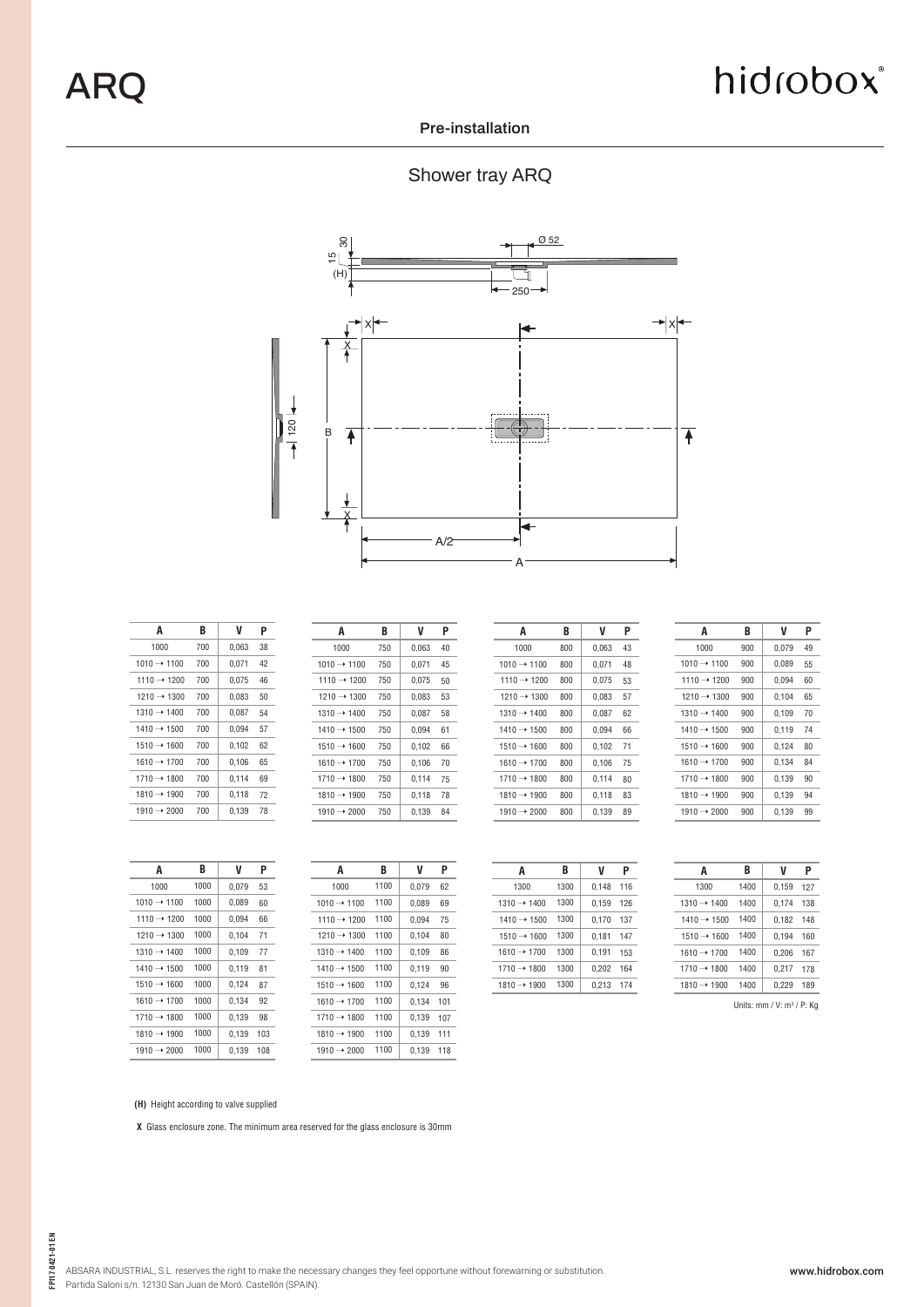ARQ

**Installation**

# hidrobox®









#### **7.3 OPTION (C)**



ABSARA INDUSTRIAL, S.L. reserves the right to make the necessary changes they feel opportune without forewarning or substitution. Partida Saloni s/n. 12130 San Juan de Moró. Castellón (SPAIN).